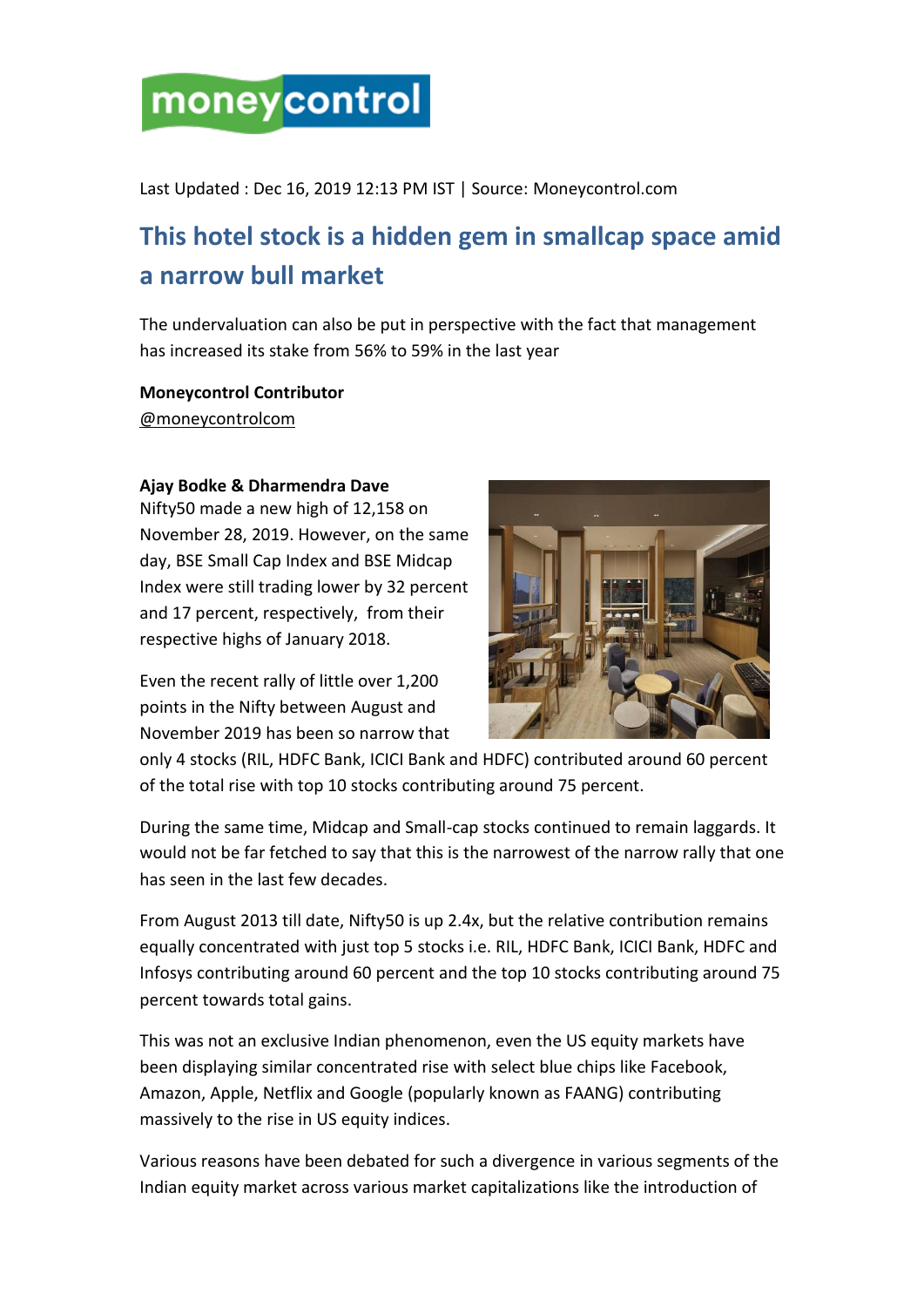LTCG, realignment of mutual fund portfolios as per SEBI guidelines, the introduction of Additional Surveillance Mechanism, NBFC crisis post-ILFS bankruptcy, etc.

Increasing embrace of investments through low-cost Exchange Traded Funds (ETFs) where a typical mandate would favour top-down approach ends up with top megacap stocks getting a significant share of the torrent of inflows.

With heightened risk aversion, Indian mutual fund managers, too, are gravitating their holdings in a select few mega-cap stocks.

Although this divergence between the two can persist for a while, more often than not market recognizes its folly and there is a scramble for sharp re-rating. It is almost impossible to exactly time the entry in such undervalued stocks before such sharp re-rating. One needs to display patience in holding such undervalued stocks.

A glaring example of such massive divergence between the intrinsic value of a business and that accorded by the market is evident in one of the small-cap hotel companies Sinclairs Hotels.

[Sinclairs Hotels](https://www.moneycontrol.com/india/stockpricequote/hotels/sinclairshotels/SH11) has 4-star properties in seven locations in India - 5 in West Bengal and one each at Ooty in Tamil Nadu and Port Blair in the Andamans. The Company owns and operates at prime locations in Burdwan, Darjeeling, Dooars, Kalimpong, Ooty, Port Blair, and Siliguri.

| <b>Burdwan</b>    | $1$ of $9$ | $(4.5 \text{ stars})$ |  |
|-------------------|------------|-----------------------|--|
| Darjeeling        | 4 of 144   | (4 star)              |  |
| Dooars            | 1 of 6     | (4 star)              |  |
| Kalimpong         | 5 of 34    | (4 star)              |  |
| Ooty              | 7 of 129   | (4 star)              |  |
| <b>Port Blair</b> | 2 of 69    | (4 star)              |  |
| Siliguri          | 4 of 64    | (4 star)              |  |

#### TripAdvisor Rank (Sinclairs' rank among comparable properties at the location)

#### **Unique Strengths related to marketing infrastructure are as follows:**

• Sales Offices at Kolkata, Mumbai, Delhi, Chennai, Siliguri, Burdwan, Port Blair.

• Blue Chip Corporate Customer Base-ITC, Nestle, Unilever, Sun Pharma, ICICI Bank, Axis Bank, LIC, IndianOil, HPCL, etc.

• An excellent relationship with Online Travel Aggregators - MakeMyTrip & Golbibo, Yatra & Travelguru, Booking.com, Agoda.com, Expedia, Cleartrip, etc.

• Regular business relationship with important Travel Agents - Thomas Cook, Le Passage, Travel Corporation of India, Trail Blazer Tours India, FCM Travel, etc.

• Strong Online Presence - Dynamic website, active social media pages, sustained Digital Marketing.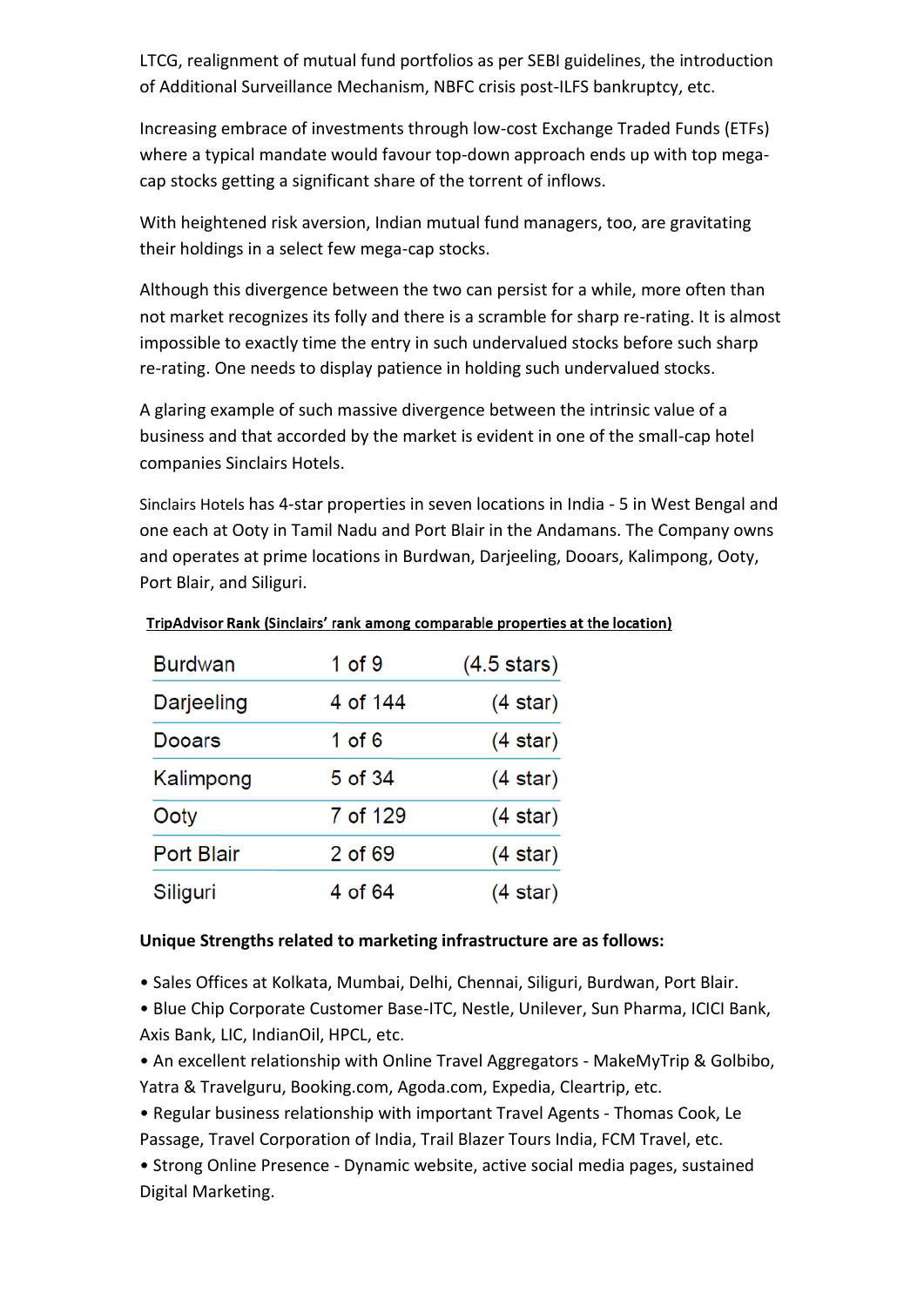The hotel industry is usually characterised by very high staff turnover. Hence one of the key strengths of a good hotel chain is a stable and experienced core management team. In the case of Sinclairs, the core management team including Chief Financial Officer, Senior General Manager, and General Manager have been with the company between 24 to 27 years.

The company has tied up with leading inbound tour operators, and there is a long term arrangement for hosting groups from France, Japan, UK, South Korea, Taiwan, etc.



#### **Financial Overview:**

### **Working Capital Analysis**

| <b>Working Capital Break-up</b> | <b>FY15</b> | <b>FY16</b> | <b>FY17</b> | <b>FY18</b> | <b>FY19</b> |
|---------------------------------|-------------|-------------|-------------|-------------|-------------|
| Receivable days                 | 9.3         | 10.3        | 10.8        | 10.4        | 9.3         |
| <b>Inventory Days</b>           | 3.8         | 3.4         | 2.5         | 2.9         | 3.5         |
| Payable days                    | 19.4        | 17.7        | 14.5        | 18.9        | 21.1        |
| <b>Working Capital Days</b>     | -6.4        | -4.1        | $-1.2$      | -5.6        | $-8.3$      |

The company's current market capitalisation stands at Rs 150 crores. It enjoys gross margin levels of over 45 percent, one of the highest in the industry. The company has a strong balance sheet which is debt-free with liquid cash of Rs 53 crores as of September 2019.

The company has one idle land parcel in Kolkata which if sold would conservatively fetch around Rs 25 crores.

Even if we exclude cash generated from the sale of the land parcel, the company is trading at an enterprise value of Rs 94 crore with an expected FY20E EBITDA of 25 crore (FY 19 EBITDA was Rs 18 crores, 1HFY20 EBITDA is Rs 9.4 crore and 2H is seasonally better than 1H).